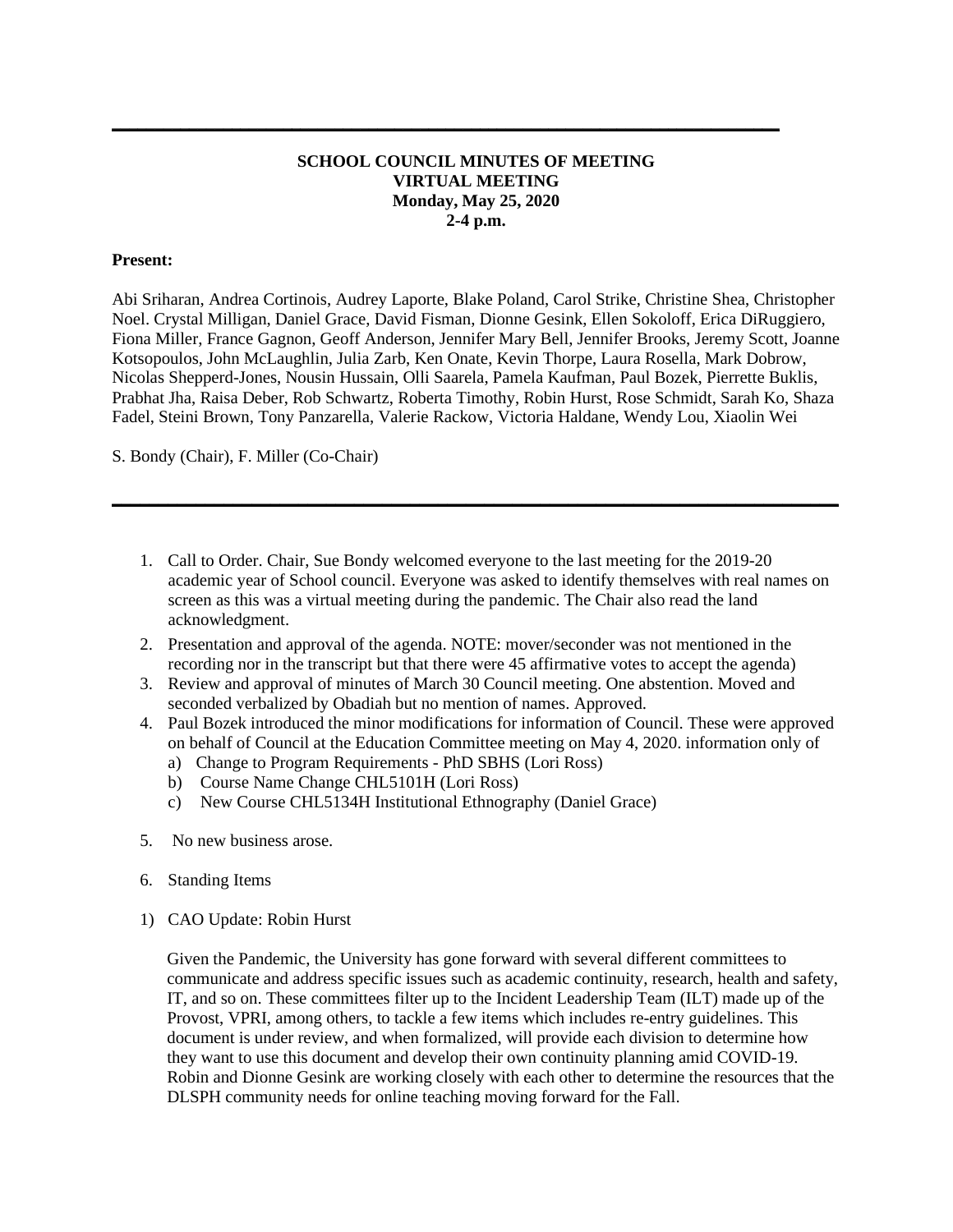There are three different sessions on three different platforms that are available as publicized in the Events Digest (Communications Office) to help folks become familiar with the functionalities of Microsoft.

The building remains closed 24/7. People are asked to wear masks, gloves if coming in, but are not encouraged to work within, to get files.

## 2) Dean's Update: Adalsteinn Brown

The Dean acknowledged that this is not the usual way of doing business, and not the usual way to hold the last meeting and that there are a number of stresses and challenges that folks are dealing with and offered his thanks and appreciation to everyone for their patience and what they have done thus far.

Convocation. We are required by law to have a convocation. And because of the pandemic, a virtual convocation, which was coordinated by the Communications had to be done. The virtual convocation included an address by the person who would have been our honorary doctorate, Chan Shah. The Dean remarked that the convocation was superbly done and hoped that it was somehow touching for the graduands.

Adding to Robin's update on continuity plans, the Deans have been meeting once a week to go over what is happening and to hear from the University about what is happening. A roadmap has been developed from these meetings and committees, to include emerging guidelines around PPE, class size, physical distancing to ensure the health and safety of everyone.

The School will be hiring to support faculty as they adapt their courses to virtual teaching.

Support to faculty and staff to make sure they have good working conditions at home is also being looked at which includes whether they can work from home through additional support for mental health.

Some faculty out of DLSPH are directly engaged and leading health and safety standard work: Vivek Goel, Lori Ferris, OEH faculty, to name a few. Our faculty are extensively engaged on the municipal, provincial, and federal levels- providing advice, publishing with rapidity. The volume and quality of activity coming out of the School is helpful to shape things and move them along.

A healthy discussion followed: on academic freedom, hybrid approach to teaching/learning, financial challenges resulting from previous government cuts and now with COVID-19 preventing international students to travel abroad, faculty reviews and promotion considerations.

## 3) ADR Update: France Gagnon

France acknowledged the challenge folks may have on research and funding for non-COVID research and gave assurance that the ORS is getting ready to support after the Fall competitions with the current pandemic situation. France also recommended faculty to consider the internal peer review process to increase the chance of funding, as well as to use the ORS for support for copy editing and project development, as it is more than usual, competitive.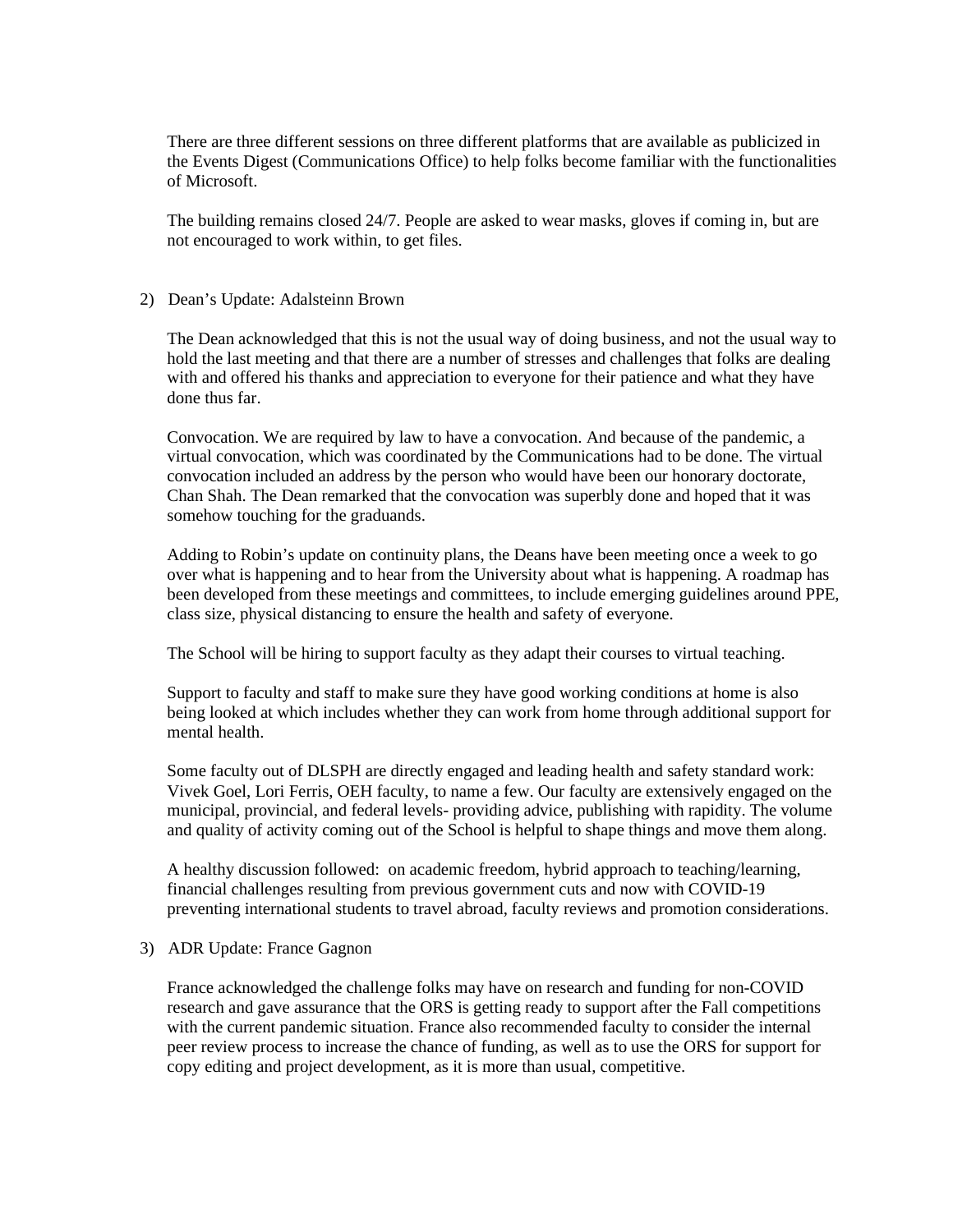Reopening Research Space- this would align with teaching/learning reopening. The ORS is working on developing guidelines based on what the University sets out about re-opening particularly the Gage building.

The CIHR project grants that was to be postponed in the Fall is now reversed. The issue they had was there was not enough reviewers and so a survey was sent out to faculty. About 40 faculty members responded affirmatively to serving as reviewers. The competition will likely proceed in the Summer.

France also offered updates on process on NSERC and CIHR research grants, again mentioning for faculty to reach out to ORS for questions and support.

4) ADAA Update : Dionne Gesink (Olli Saarela)

Graduate Coordinator Olli Saarela informed the body that Dionne has been putting together the resources for online teaching and that this link will be posted, in its current state, to the portal. Olli will continue to update.

A message has also been sent to the Division Heads that all the instructors will be contacted about classroom booking which have to be completed fairly immediately, considering physical distancing measures. In the absence of concrete guidelines from the university, classes will have to be taught at least online to ensure safety and health.

A discussion on scheduling ensued, prioritization of classroom booking for core and elective courses, concerns raised on behalf of students who may be situated abroad and are in a different time zone and other potential challenges from the students' and faculty's perspective.

Faculty will have a menu of choices of platforms and for which there also will be technical support available. A communication on this is forthcoming.

7. Update on slate of membership 2020-21 academic year.

Chair Sue Bondy called attention to the draft slate of membership for the Council and Committees, elaborating on how vacancies (for other academic appointees) were filled over the summer of 2019 via an invitation to nominate or self nominate others. Student associations hold their elections in September, while the alumni association are on an unpredictable timeline when the President steps down. Staff select their own representatives until that person has served the term or wishes to stand down.

Sue opened the floor for comments.

Fiona Miller, cited that the Bylaws of the School Council identify a certain number of individuals as ex-officio members, adding that the Director of IHPME should be an ex-officio member of the Executive Committee of the School Council. Steini mentioned that as director of IHPME he attended the Exec Com meetings and is supportive of this. Audrey added that it would be a guarantee for tighter collaboration.

It was mentioned that changes to the Bylaws may be proposed at anytime and may be changed by a vote of a meeting of Council after these changes are presented at Department/faculty meetings, and as long as they are not in conflict with university policies. Changes to the constitution, however, require university approval through the Academic Board.